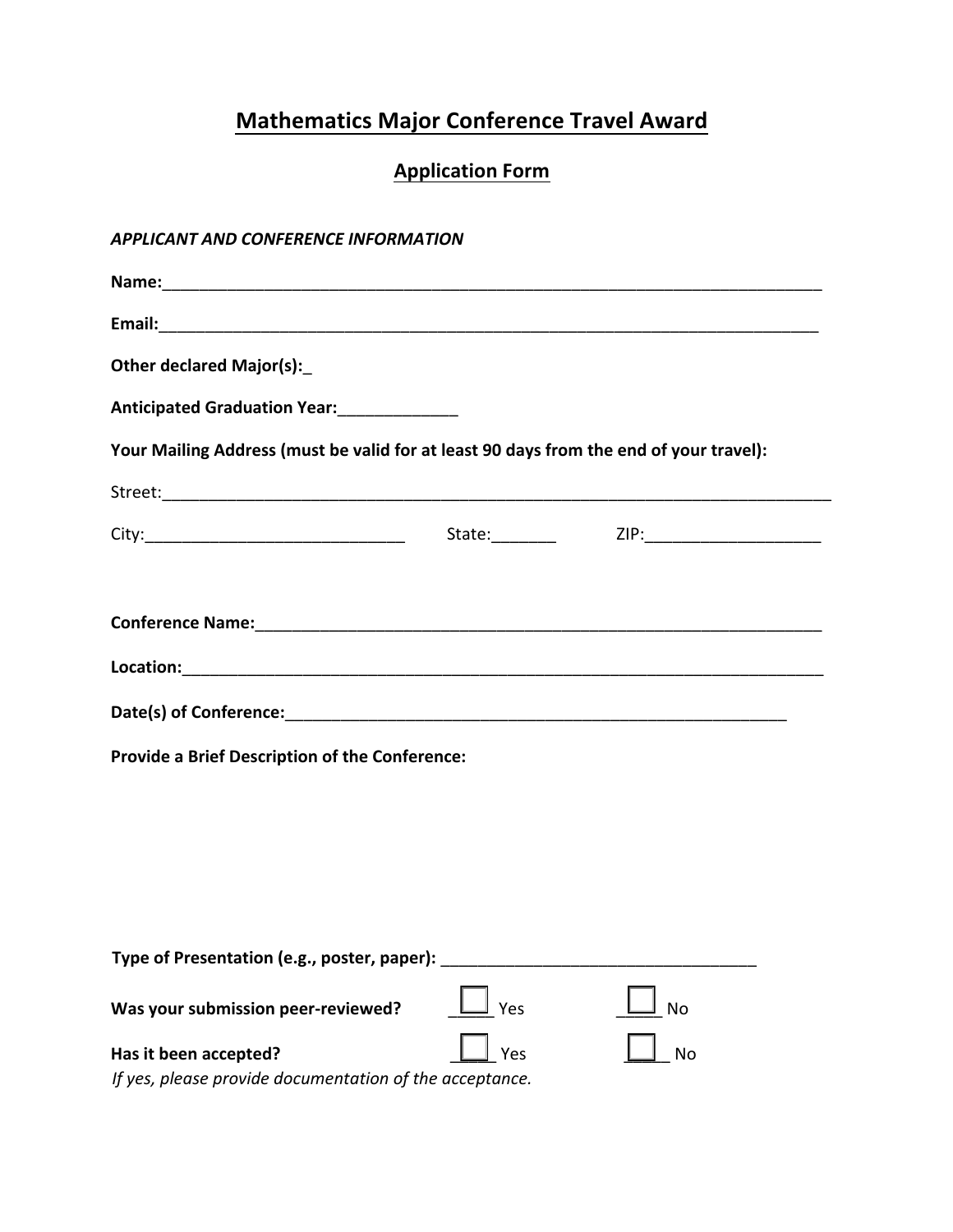#### **BUDGET AND FUNDING**

| <b>Expense</b>                 | <b>Amount</b> |
|--------------------------------|---------------|
| Transportation                 |               |
| Lodging                        |               |
| <b>Poster Printing</b>         |               |
| <b>Conference Registration</b> |               |
| <b>Membership Dues</b>         |               |
| <b>TOTAL REQUEST</b>           |               |

*Provide an addendum listing what is needed and how much each part will cost to justify your budget.* When budgeting expenses, be sure to use the most economical means to get to and *from and stay at the conference.* 

Have you applied for and/or received funding from other entities for this same travel? **\_\_\_\_\_**Yes **\_\_\_\_**No

**If so, how much did you receive and from which entity(ies)?** 

| Have you applied for this award previously? | $\Box$ Yes |  | $\Box$ No |
|---------------------------------------------|------------|--|-----------|
|                                             |            |  |           |

If you have previously been funded, please list the year(s) in which you were funded, the amount of funding for each award, and the conference(s) you attended with the funding.